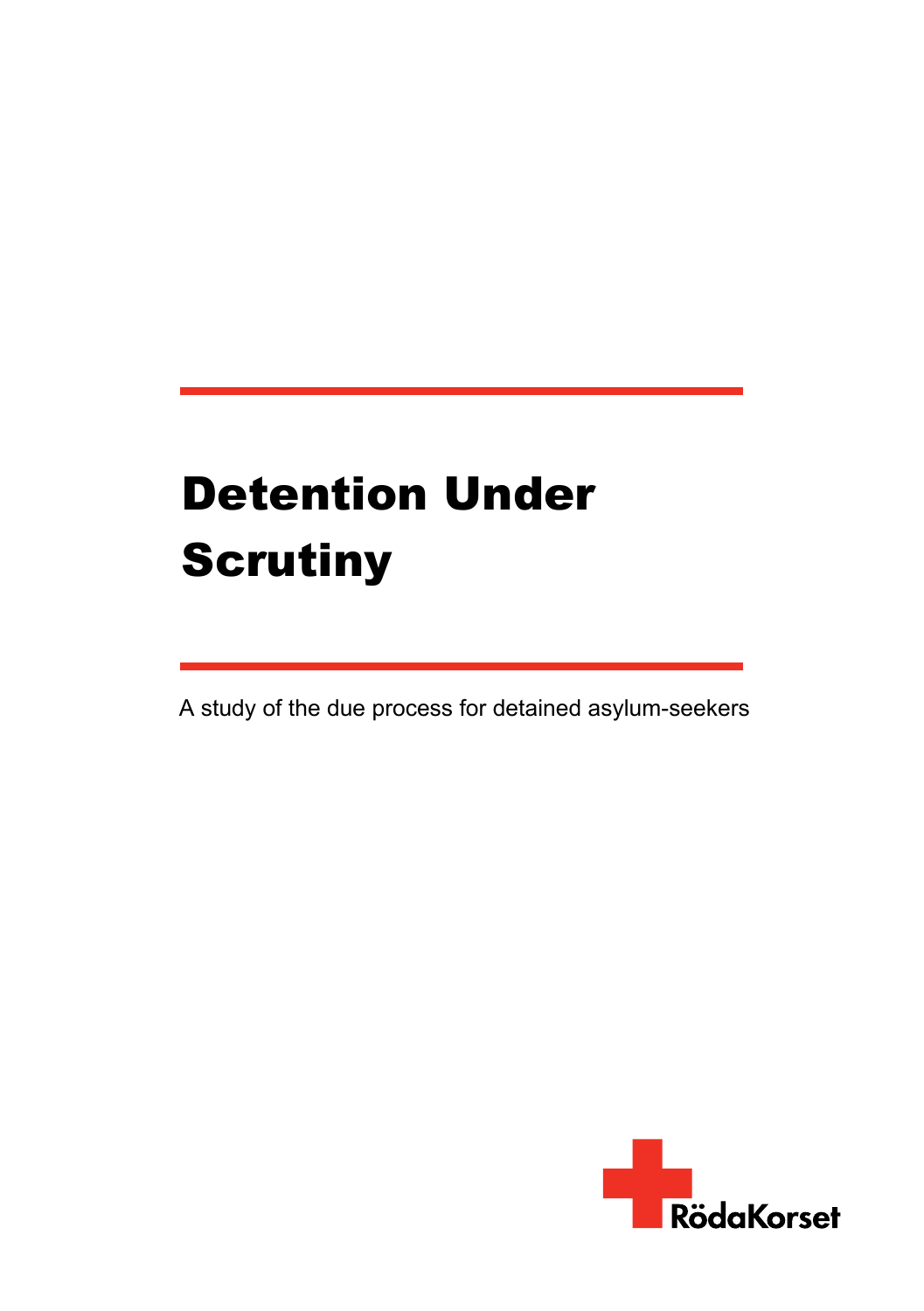## Detention under scrutiny – A study of the due process for detained asylum-seekers

## Summary

In this study, we have analysed a total of 953 decisions and rulings regarding detention, supervision and placements by the Swedish Migration Board, the Swedish Police and the three migration courts as well as the Migration Court of Appeal. The key findings are summarised below.

The lack of application of the **principle of proportionality** is a running theme throughout the findings of the study. This is expressed in the decisions regarding detention, in the assessments about whether there are particular grounds for extending the detention period, and in decisions regarding placement in a correctional institution, remand centre or police arrest facility. It is not possible to discern from the decisions and rulings whether the principle was in fact given individual consideration in each separate case. In any case, if interests were indeed balanced, this is not justified or documented in the decision or resolution – a factor which ought to be fundamental.

The alternative method to detention enabled by Swedish legislation – **supervision** – is not used to the extent intended by the legislator. The findings show that, in the absolute majority of the decisions, no individual assessment is made about whether the mildest measure for the individual, i.e. supervision, can be employed instead of detention. In the decisions and resolutions of the Swedish Migration Board and the courts, there is seldom any discussion about why supervision is not deemed sufficient. Decisions of the Swedish Police do not even refer to the supervision legislation. Without an explicit legal basis for which measure should be considered initially, it does not seem obvious to the administering authorities to first of all consider whether the purpose of a potential imposition of detention could be achieved by placing the alien under supervision.

The analysis shows that there is seldom an **overall assessment in decisions regarding detention pending enforcement of deportation decision.** This is particularly obvious when individuals have at some point expressed reluctance to return to their home countries. Notwithstanding other circumstances, this is often taken as a pretext to assume that the person will abscond from future enforcement, and can thus give rise to a detention order from the authority. This differs from individuals who have expressed that they will comply with any enforcement. Despite such statements, in certain such cases other, personal circumstances were taken into account which nevertheless gave rise to a detention order.

The study shows that, in practice, **segregation** is not applied as intended by the legislator. The provision regarding segregation is not used independently, but only as a condition for a decision regarding placement in a correctional institution. The main reason for placing detained persons in a correctional institution, remand centre or police arrest facility for security reasons is that the Swedish Migration Board's premises and staff are not equipped to deal with individuals who display threatening behaviour, or with persons with self-harm behaviour. On many occasions, this leads to persons who demonstrate self-harm behaviour being placed in correctional institutions on the sole basis of them constituting a danger to themselves.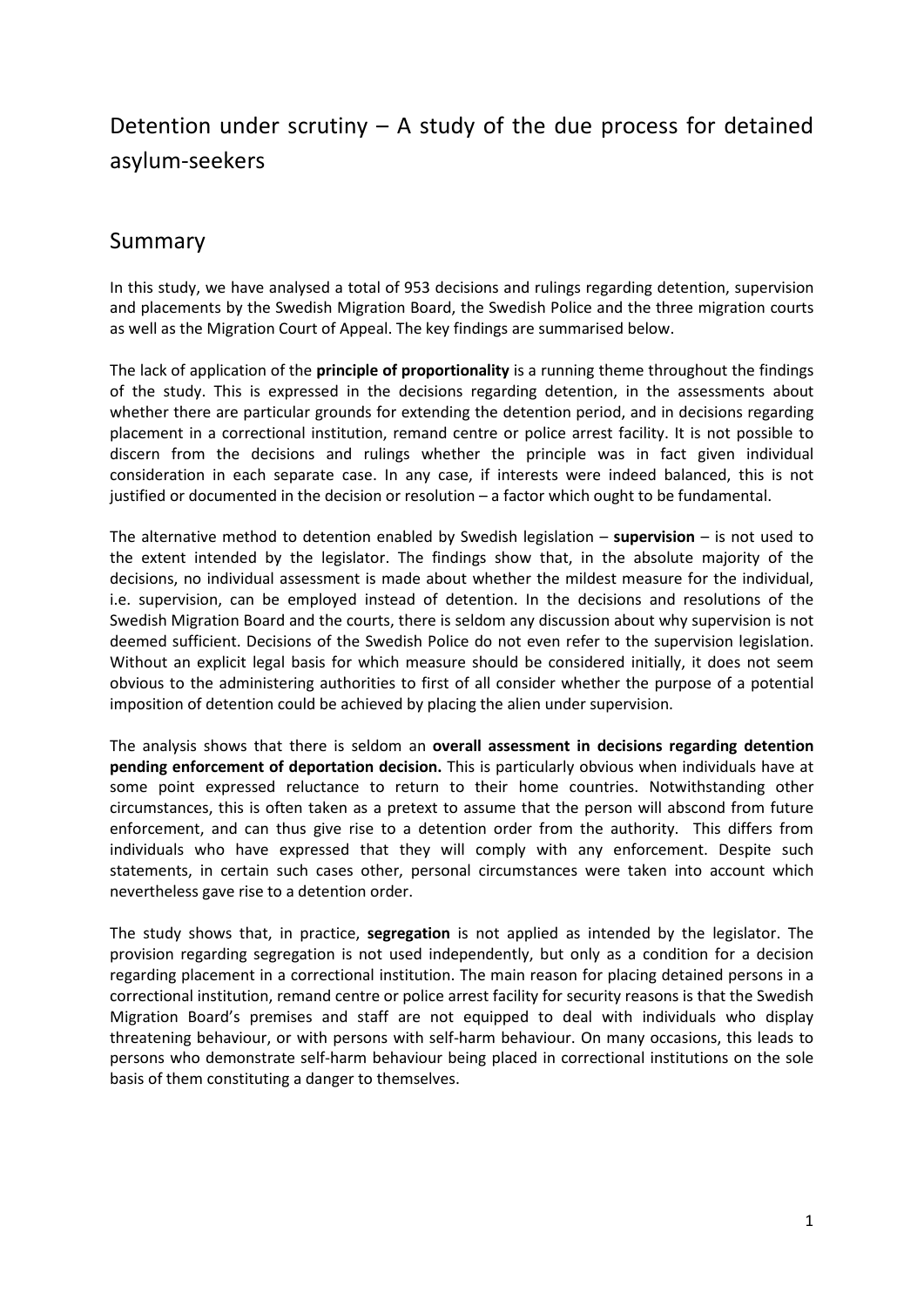### Final reflections

The purpose of the project was to study individual detention and placement decisions and rulings, focusing on the justification of the grounds for decisions. This has enabled investigating whether the current regulations are applied in accordance with the intention of the legislator, i.e. that administering authorities observe restrictiveness in assessing detention matters, and that detained aliens only be placed in a correctional institution, remand centre or police arrest facility in exceptional cases. In cases that lead to issuing a detention order, is this preceded by weighing up detention and supervision? Have the intentions of the legislator in terms of alternative methods to detention had an impact in terms of practice? A desire to shed light on these matters was the starting point for the project, and this report is the result.

In this final chapter, the intention is to summarise, to some extent, the findings and add some reflections to the debate. In particular, the analysis has shown three crucial points of particular importance: decisions regarding detention pending enforcement of deportation decision ; the use of alternative methods to detention; and placements in correctional institutions, remand centres or police arrest facilities.

#### **Detention pending enforcement of deportation decision**

The majority of the decisions and rulings analysed in the report pertain to detention pending enforcement of deportation decision. It is clearly evident that the assessment regarding the risk of absconding has been key in determining whether there are grounds for detention. The findings show that an overall assessment of the various criteria regarding the risk of absconding is often lacking. In terms of the question of what can be deemed to constitute a risk of absconding, there are no direct preparatory work statements to provide guidance in this respect. Many of the decisions and resolutions regarding detention pending enforcement of deportation decision are referred to the resolution of the Migration Court of Appeal, MIG 2008:23, which has seemingly set a precedent. According to this resolution, aliens who live openly but who, through their behaviour, clearly show that they do not intend to comply with the enforcement of a refusal-of-entry or expulsion order, are detained. In addition, there is a significant number of examples of decisions and resolutions in which the asylum-seeker's statements alone about their reluctance to return to their home country in interviews with the Swedish Police or the Swedish Migration Board have been the determining factor in the assessment. In these cases, there was no overall assessment; rather, the greatest importance in the assessment of the risk of absconding was attached to these statements.

An assessment of the risk of absconding in which such great importance is attached to statements made during interviews with the Swedish Migration Board and the Swedish Police requires a wellinformed return interview. At the deportation interview with the Swedish Migration Board, information is provided about the various alternatives available regarding return in the individual case, both voluntary and forced. Furthermore, a question is raised regarding compliance with the enforcement of the expulsion order. However, as a rule the alien is not informed that a negative response to the question could potentially form the basis of a supervision or detention order. The new working method of the Swedish Migration Board also involves the individual being called to a notification interview, which takes places after a negative decision from the Swedish Migration Board, but before an appealed decision is determined in court. There is a risk that statements made in this interview too can subsequently form a basis for a potential imposition of detention at a later stage. There may be many reasons why persons express reluctance to return to their home country in interviews with the Swedish Migration Board or the Swedish Police once an expulsion order has been issued. Many asylum-seekers often live under tremendous psychological pressure and an expulsion order can sometimes trigger feelings of anxiety, shock or powerlessness. This does not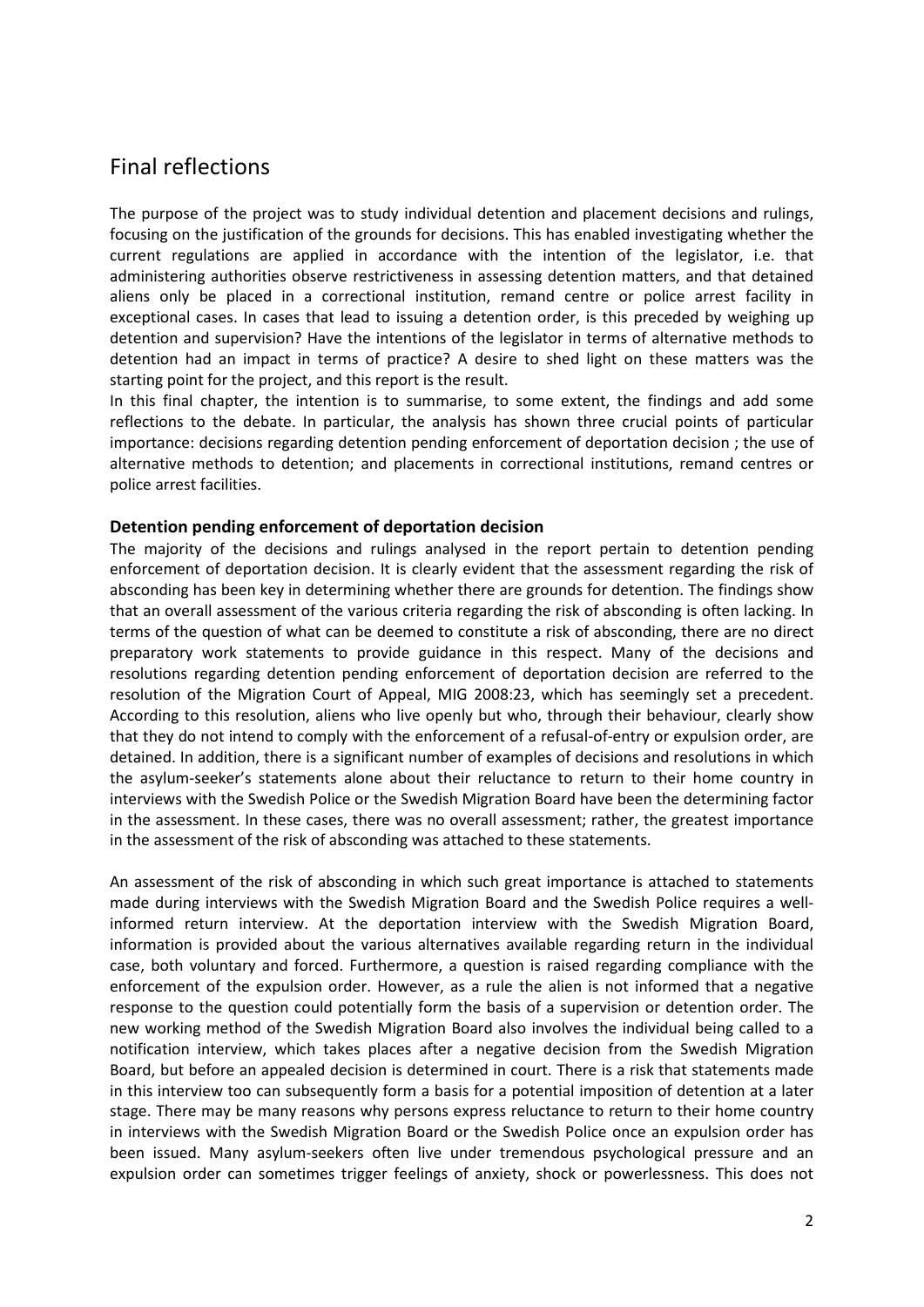automatically mean that the person is not willing to comply with the enforcement of the expulsion order. It may be unreasonable that statements that might have been expressed under emotional stress can have such extensive consequences in individual cases, inherent in depriving a person of his or her liberty, without any information being provided to the applicant. In many of the analysed decisions, the alien had submitted an application regarding enforcement obstacles and/or appealed to the European Court. In such cases, it would have been highly contradictory for the alien to express a will to return to his or her home country and comply with the enforcement of the expulsion order. The same applies to interviews at the Swedish Migration Board prior to legally binding decisions being made.

#### **The use of alternative methods to detention: Supervision**

In terms of the use of alternative methods to detention, statistics show that many more detention orders than supervision orders are issued. This insight is hardly revolutionary. In recent years, many observers have indicated that supervision is not used to the intended extent. However, it is important to understand the reasons underlying this fact, and this report can hopefully contribute in this context. Furthermore, the legislator can take it into consideration in future legislative revisions.

In the preparatory work for the provisions regarding detention, it is stated, as already mentioned, that the deprivation of liberty is a deeply coercive measure in the life of the individual, which should not occur in situations other than when it is absolutely necessary. Later preparatory work emphasises the importance of restrictiveness in assessments and that resort should not be taken to detention if the purpose of an enforcement measure can be achieved by the alien being placed under supervision. When Chapter 10, section 2, first paragraph, point 3 of the Aliens Act was introduced, there was consideration as to whether such a rule should even be introduced in terms of

adult aliens. In the preparatory work, it was deemed that restricting the detention institution in this manner was unjustified. Instead, it was indicated that, as early as in the introduction of the Aliens Act, it is stated that the act shall be applied in such a way that the liberty of aliens is not restricted more than is necessary in each individual case. It was furthermore stated that this implied that an assessment should always be performed to determine whether the mildest measure for the individual – supervision – can be employed instead of detention.

Also, the imposition of detention can always be subject to judicial review following an appeal, and it shall also be regularly reviewed by the authority processing the matter. These rules were deemed sufficient to fulfil the requirement of due process and respect for personal integrity. The question is whether it is always understood, as stipulated above by the preparatory work, that such an assessment must be made and whether it is made in practice. In cases that lead to issuing a detention order, is this preceded by weighing up detention and supervision? Have the intentions of the legislator in terms of alternative methods to detention had an impact in terms of practice? Our analysis shows that the law is not applied as the legislator intended and that the alternative method to detention available in the Aliens Act, i.e. supervision, has not had an impact in terms of practice as intended by the legislator. The Swedish Migration Board and the Migration Court of Appeal often believe that supervision is not a sufficient measure to achieve the same purpose as detention. Although the Swedish Migration Board and the migration courts often refer to supervision in their decisions and resolutions regarding detention, there is often no individual assessment to be found as to why supervision cannot achieve the same purpose as detention. In other words, why detention was deemed necessary to achieve the purpose. The analysed material does not show whether a detention order is preceded as a rule by a balancing of interests with the aim of assessing if the consequences of the measure are reasonably proportionate to what stands to be gained by it. The Police authority, in turn, does not refer to supervision at all in its decisions, which suggests that detention and supervision are not weighed up at all.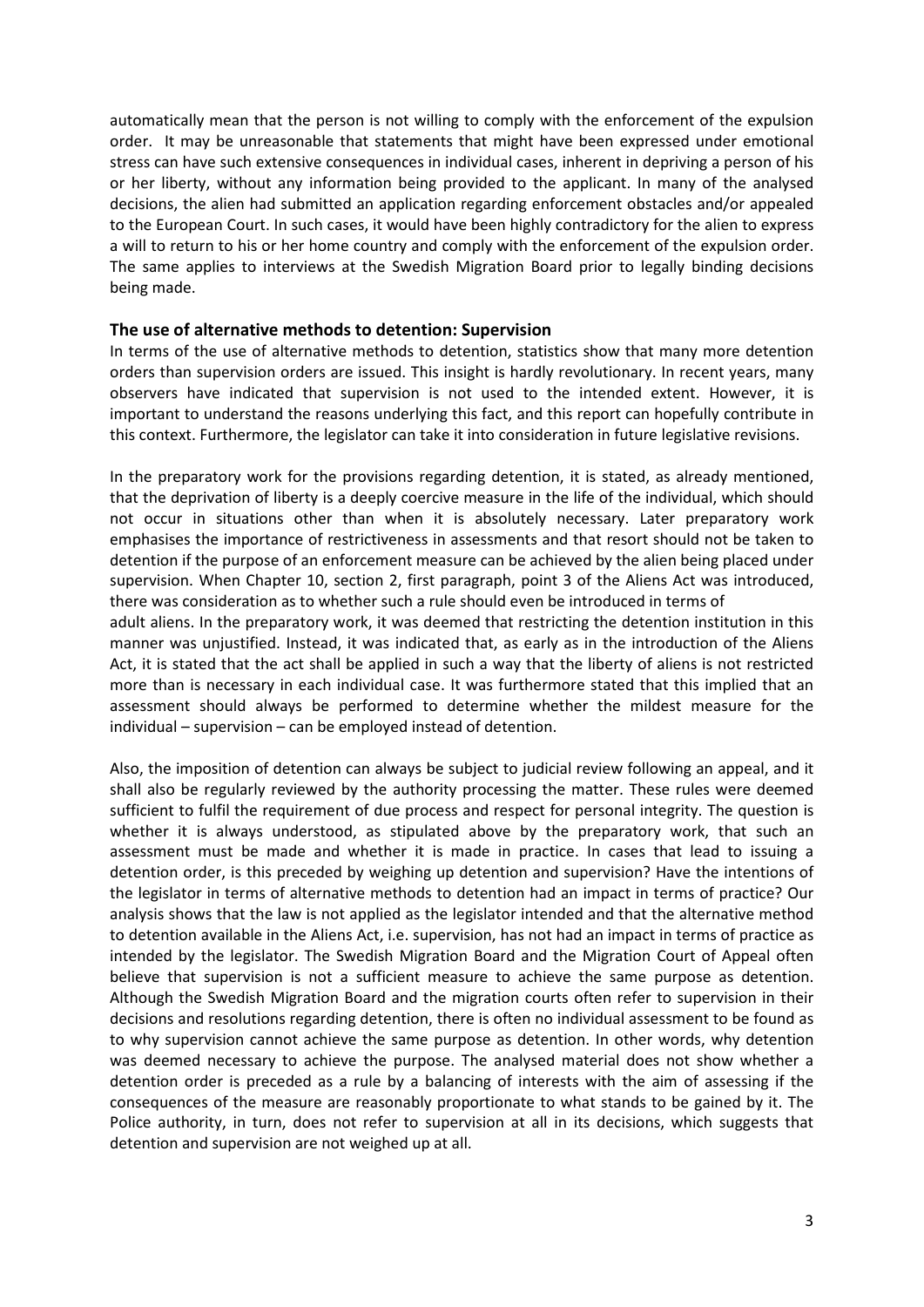The prerequisite for detention is specified in article 15.1 of the Returns Directive, i.e. that other sufficient but less coercive measures cannot be applied effectively in a specific case. Although it is claimed that the prerequisite for detention of the Returns Directive is met by Swedish law, the findings of the study show that it is not applied as it should be. It can therefore be concluded that it has not been obvious to the deciding authorities, in the absence of an explicit legal basis, that the principle of proportionality is to apply. This might be a reason why supervision is used to a lesser extent than detention. The findings of the study support the proposal of the Detention Report regarding the introduction of an explicit proportionality rule in the Aliens Act. The question is whether this will suffice and lead to supervision being used to a greater extent than it has been to date. It may be worth considering whether further revisions to the wording of the act are needed to avoid interpretation problems. A provision similar to that in Chapter 10, section 2, first paragraph, point 3 of the Aliens Act for minors may be desirable.

This would mean that it is explicitly stipulated that deciding authorities have an obligation to first of all consider if the purpose of a potential imposition of detention can be achieved by the alien being placed under supervision. Research shows that there is a series of advantages, from pure financial benefits to a reduced risk of absconding, in placing a person under supervision instead of in detention. The legislator should also take account of research in the area in future revisions of the wording of the act.

#### **Placement in correctional institutions, remand centres or police arrest facilities**

With respect to placement in correctional institutions, remand centres or police arrest facilities, the starting point of the report was to study whether deciding authorities take account of restrictiveness and proportionality in their decisions and resolutions – that is, if detained aliens are only placed in correctional institutions, remand centres or police arrest facilities in exceptional cases.

In order to answer these questions, an analysis was made of the decisions and resolutions regarding placement in correctional institutions, remand centres or police arrest facilities. In terms of aliens placed due to criminal activity, the analysis shows that the latest resolution from the Migration Court of Appeal in the matter – MIG 2011:3, has not had an impact in terms of decisions. In MIG 2011:3, it is ascertained that, already from the wording of Chapter 10, section 20, first paragraph, point 1 of the Aliens Act, it is set forth that even aliens expelled due to criminal activity and who are remanded in custody may not, without special assessment, be placed in correctional institutions, remand centres or police arrest facilities. It is not apparent from the justifications of the decision that an individual assessment was made in which the decision-maker deemed there to be a security risk due to the level of severity and type of criminal activity for which the alien was convicted. This differs from resolutions from the migration courts. Although the number of analysed resolutions was very limited, it is apparent that MIG 2011:3 has had a greater impact in these resolutions than in the analysed decisions from the Swedish Migration Board during the same period.

In terms of placements for security reasons, our analysis shows that the segregation is not applied as intended in practice. The provision regarding segregation is not used independently, but only as a condition for the decision regarding placement in a correctional institution. Several reports and investigations have indicated that many of the aliens placed outside of detention facilities are subjected to harm. They show that remand centres are particularly unsuitable and can even involve a heightened risk for detained persons who have already shown clear signs of psychological ill health and self-harm behaviour. On several occasions, the Committee for the Prevention of Torture (CPT) has criticised Sweden for placing detained aliens, who are neither convicted nor suspected of any crime, in correctional institutions. According to the committee, these aliens should reside in purposebuilt premises. Although a placement in a remand centre is deemed to be more coercive than a placement in the detention facilities of the Swedish Migration Board, there is no discussion about this in the analysed decisions and resolutions. There is a lack of balance in individual cases between